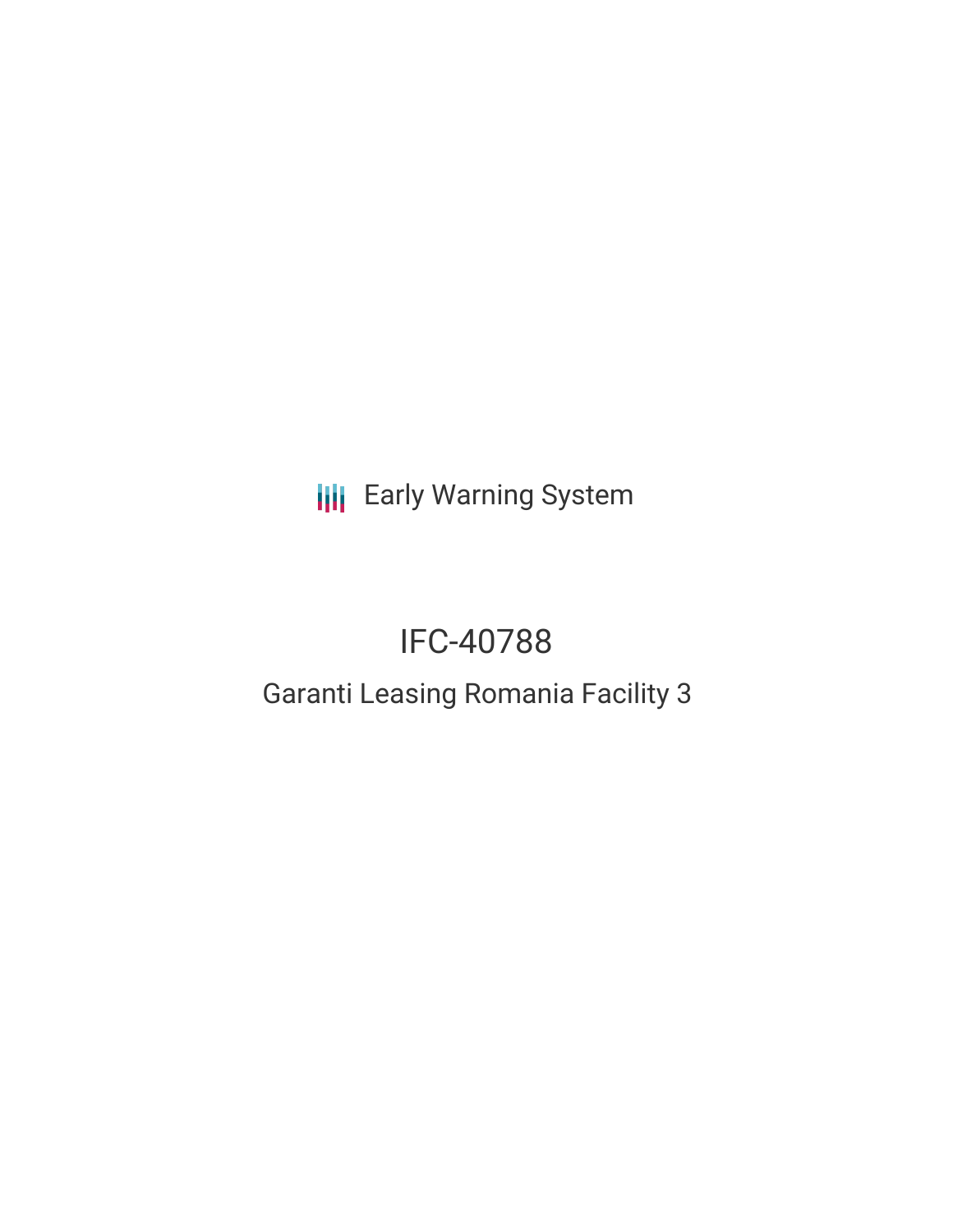

### **Quick Facts**

| <b>Countries</b>               | Romania                                 |
|--------------------------------|-----------------------------------------|
| <b>Financial Institutions</b>  | International Finance Corporation (IFC) |
| <b>Status</b>                  | Proposed                                |
| <b>Bank Risk Rating</b>        | <b>FI</b>                               |
| <b>Voting Date</b>             | 2017-12-18                              |
| <b>Borrower</b>                | <b>MOTORACTIVE IFN SA</b>               |
| <b>Sectors</b>                 | Finance, Industry and Trade             |
| <b>Ring Fence</b>              | Small & Medium Enterprises              |
| <b>Investment Type(s)</b>      | Loan                                    |
| <b>Investment Amount (USD)</b> | $$23.33$ million                        |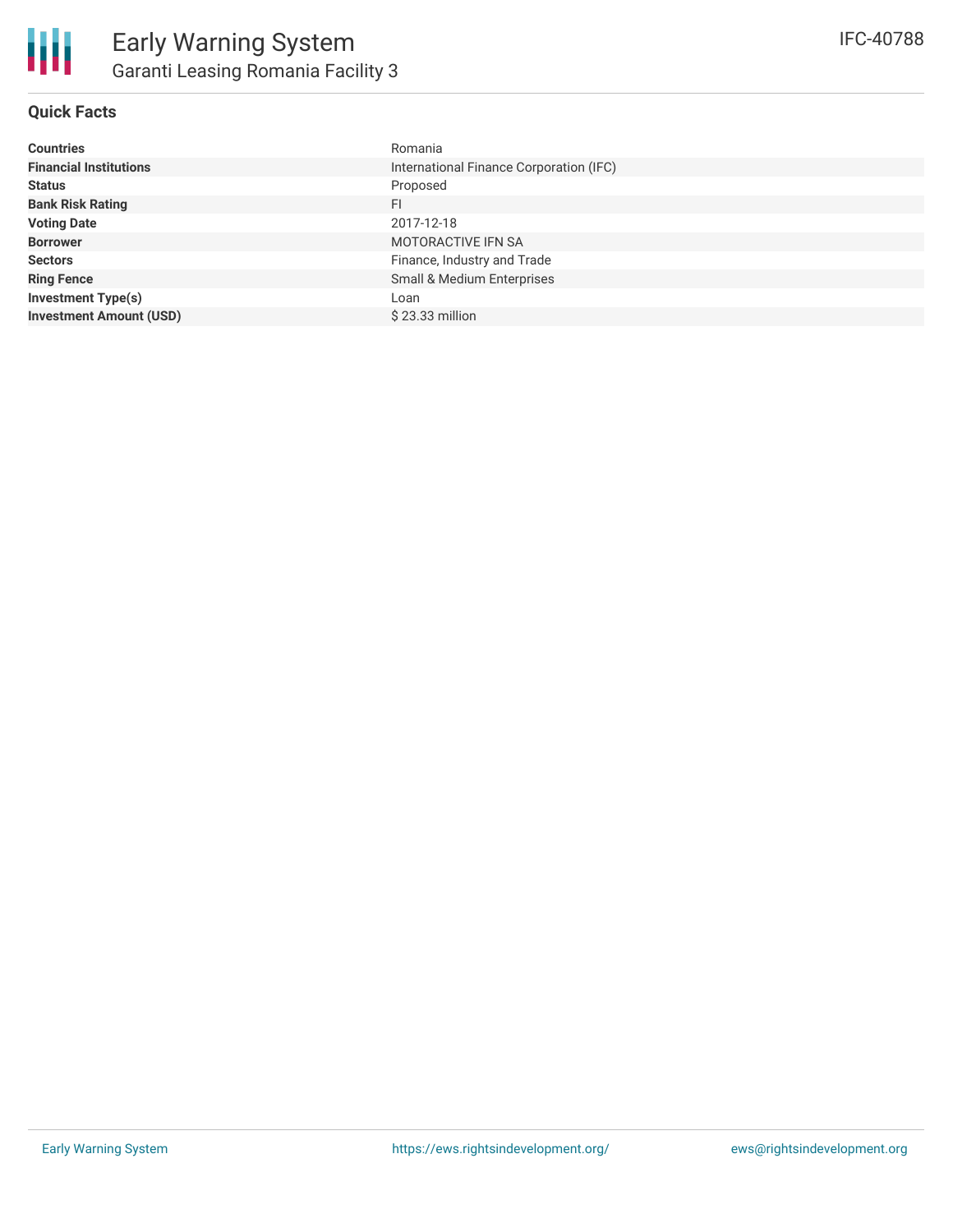

### **Project Description**

This project provides financing to Motoractive IFN, rebranded to Garanti Leasing, for on-lending to small and medium-sized enterprises, at least half of which will be women-controlled.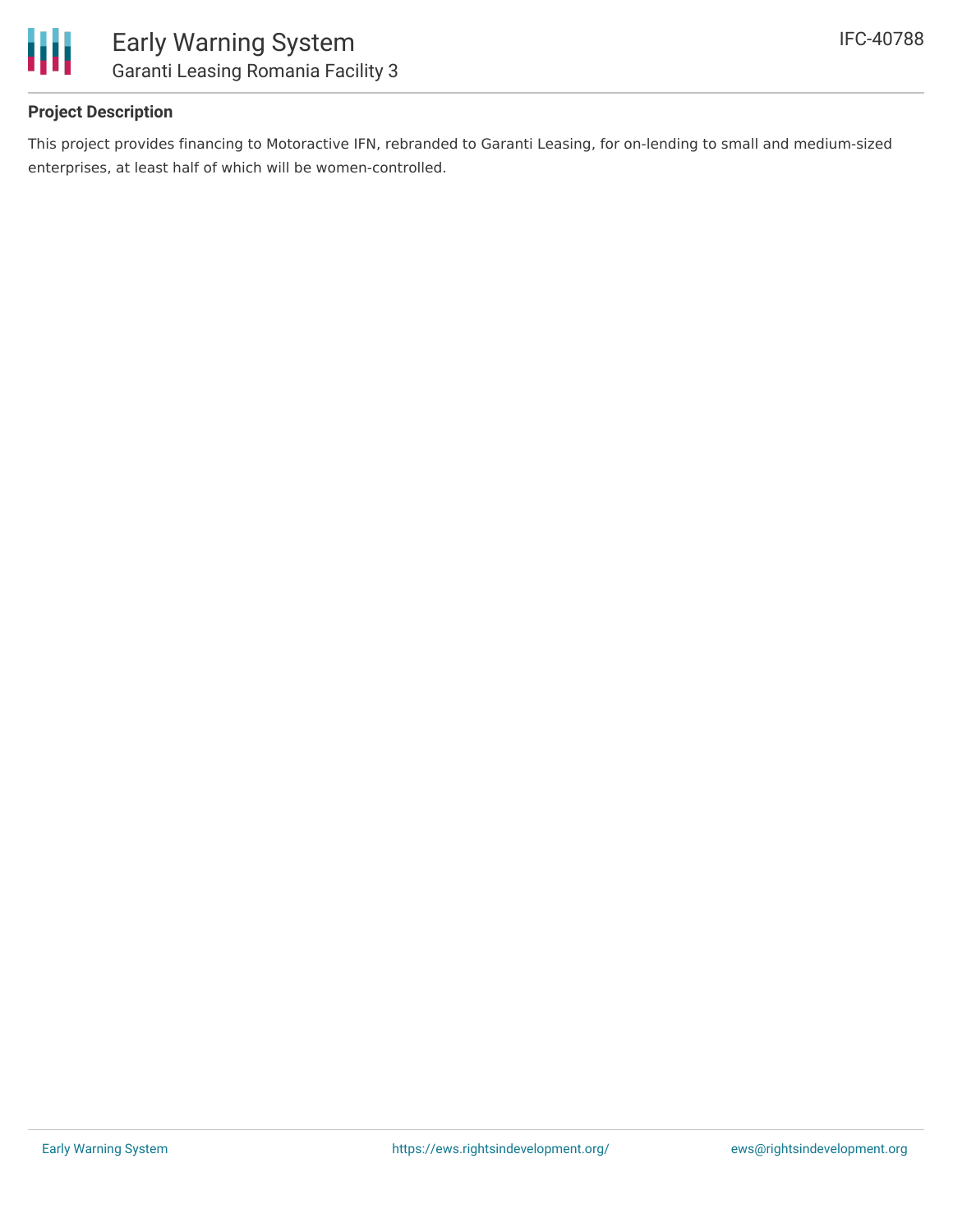### **Investment Description**

• International Finance Corporation (IFC)

#### **Financial Intermediary**

Financial Intermediary: A commercial bank or financial institution that receives funds from a development bank. A financial intermediary then lends these funds to their clients (private actors) in the form of loans, bonds, guarantees and equity shares. Financial intermediaries include insurance, pension and equity funds. The direct financial relationship is between the development bank and the financial intermediary.

- [Motoractive](file:///actor/68/) IFN SA (Financial Intermediary)
- [Motoractive](file:///actor/68/) IFN SA (Financial Intermediary) **is owned by** [Garanti](file:///actor/3545/) Bank (Parent Company)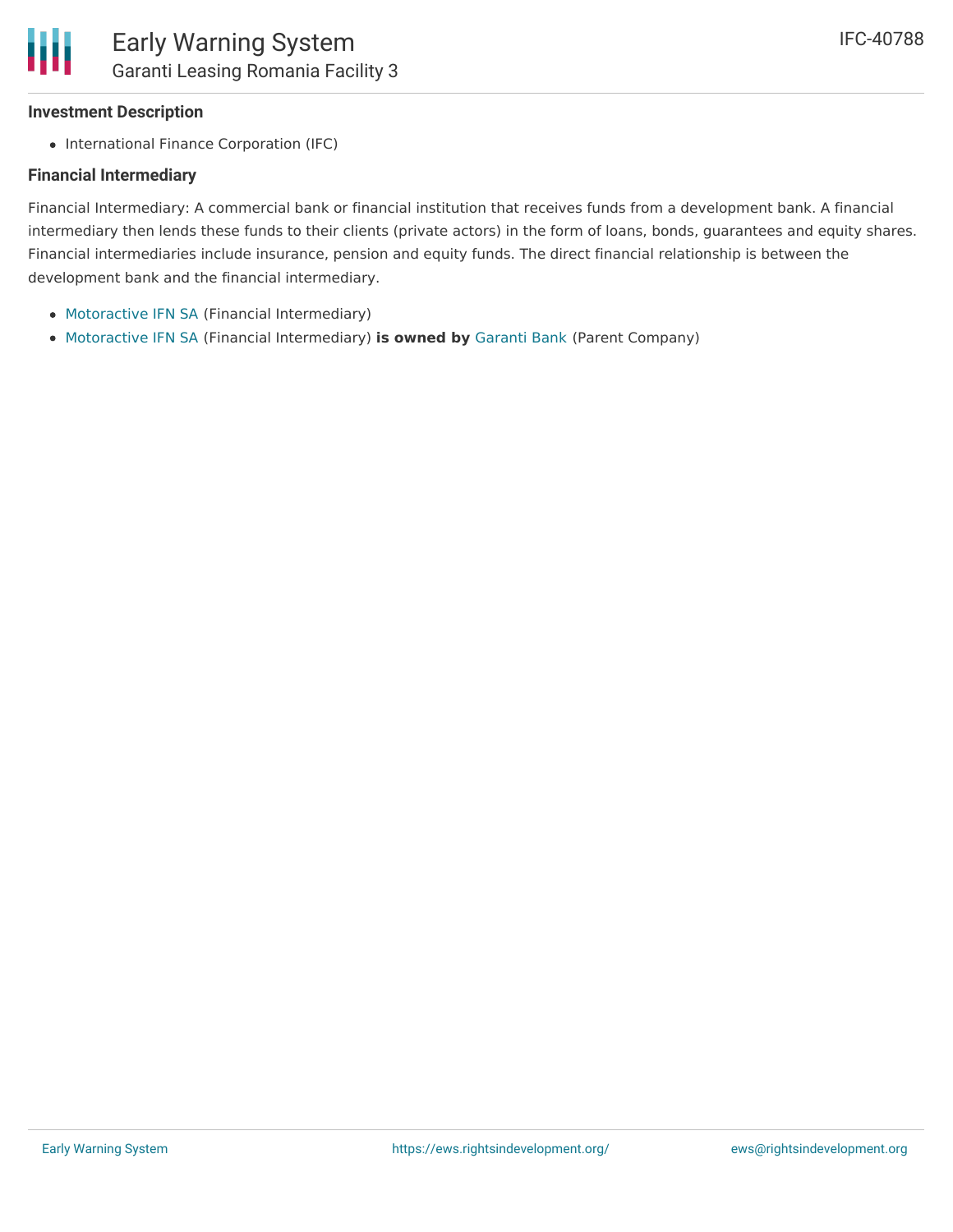

### **Private Actor Relationship**

There is often limited information publicly available about what development banks are funding through financial intermediaries. In 2021, the Early Warning System partnered with Oxfam International to incorporate information on high-risk projects being funded by financial intermediaries receiving funding from the International Finance Corporation (IFC) and the Dutch Development Bank (FMO).

The information listed below describes the relationship between the different private actors linked to high-risk sectors and subprojects of IFC and FMO's financial intermediary investments and/or the financial intermediary's parent companies made from 2017 through 2020, including any associated ring fences.

The database, however, does not explicitly or implicitly imply that IFC or FMO have material exposure to or are contractually or legally accountable to the sub-projects financed by their financial intermediaries or the financial intermediary's parent companies. It only shows a seemingly financial relationship among the different private actors, the financial intermediaries, and IFC or FMO.

#### **Private Actors Description**

Motoractive IFN S.A. ("Garanti Leasing", or the "Company") is the ninth largest leasing company in Romania with an estimated market share of 4.6 percent as of December 2016. It was established as Motoractive IFN S.A. in 1998 and in 2006 was acquired by GE Money. Turkiye Garanti Bankasi became the largest indirect shareholder of the Company in 2010, and rebranded it to Garanti Leasing Romania in 2011. Garanti Leasing employs 72 fulltime staff in Romania and has six offices in the country.

Garanti Leasing is 100% owned by Turkyie Garanti Bankasi A.S., the second largest bank in Turkey, through two holding companies based in the Kingdom of the Netherlands: G Netherlands B.V., with (99.99997%) shareholding and Garanti Holding B.V. (0.00003%). In turn, Turkyie Garanti Bankasi A.S. is controlled by two entities: Banco Vizcaya Argentina (BBVA), the second largest bank in Kingdom of Spain with global operations, which has a share of 49.85% and Dogus Holding, a Turkish holding group, with a 0.05% share.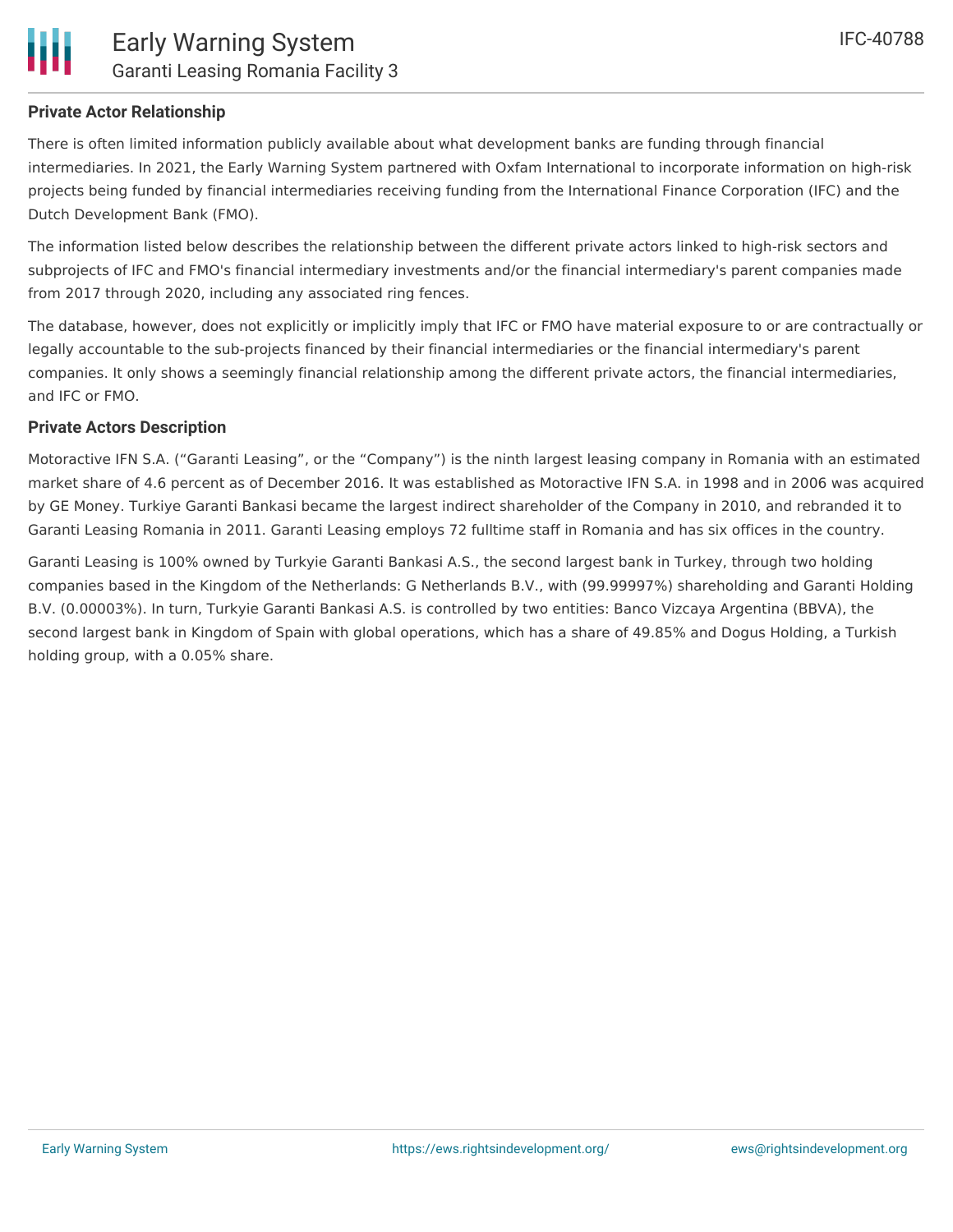

| <b>Private Actor 1</b>                   | <b>Private Actor</b><br>1 Role | <b>Private Actor</b><br>1 Sector |      | <b>Relation Private Actor 2</b>                                             | 2 Role | <b>Private Actor Private Actor</b><br>2 Sector |
|------------------------------------------|--------------------------------|----------------------------------|------|-----------------------------------------------------------------------------|--------|------------------------------------------------|
| Acek Desarrollo y Gestion                | Parent<br>Company              | Energy                           | owns | <b>Adares Wepp Extension</b>                                                | Client | Energy                                         |
| Akfen Altyapi Danismanlik AS             | Parent<br>Company              | Energy                           | owns | Menzelet Kilavuzlu Elektrik                                                 | Client | Energy                                         |
| Akfen Holding AS                         | Parent<br>Company              | Energy                           | owns | Canakkale & Denizli Wind Farms                                              | Client | Energy                                         |
| Akfen Renewable Energy                   | Parent<br>Company              | Energy                           | owns | Acquisition of Saritepe and Demirciler Wind Farms<br>(80.3MW)               | Client | Energy                                         |
| Alarko Holding AS                        | Parent<br>Company              | Energy                           | owns | <b>MEDAS</b>                                                                | Client | Energy                                         |
| Amgen Inc                                | Parent<br>Company              | Energy                           | owns | Atakale Wepp                                                                | Client | Energy                                         |
| <b>Atakaleres</b>                        | Parent<br>Company              | Energy                           | owns | Atakale Wind Farm (40.5MW)                                                  | Client | Energy                                         |
| <b>BAK Enerji</b>                        | Parent<br>Company              | Energy                           | owns | Adares Wind Plant (12MW) Expansion                                          | Client | Energy                                         |
| <b>Baskent Gas Distribution</b>          | Parent<br>Company              | Energy                           | owns | Baskent Gas Distribution Additional Facility                                | Client | Energy                                         |
| Beycelik Gestamp<br>Yenilenebilir Enerji | Parent<br>Company              | Energy                           | owns | Adares Wind Plant (12MW) Expansion                                          | Client | Energy                                         |
| Borusan                                  | Parent<br>Company              | Energy                           | owns | Saros Wind Farm (138MW)                                                     | Client | Energy                                         |
| Canres Elektrik Uretim AS                | Parent<br>Company              | Energy                           | owns | Soganli Wepp                                                                | Client | Energy                                         |
| Cengiz Holding AS                        | Parent<br>Company              | Energy                           | owns | <b>AEDC Privatization</b>                                                   | Client | Energy                                         |
| Cengiz Holding AS                        | Parent<br>Company              | Energy                           | owns | Bogazici-Akdeniz-Camlibel Electricity Distribution 1 Client                 |        | Energy                                         |
| Cengiz Holding AS                        | Parent<br>Company              | Energy                           | owns | Bogazici-Akdeniz-Camlibel Electricity Distribution 2 Client                 |        | Energy                                         |
| Cengiz Holding AS                        | Parent<br>Company              | Transport                        | owns | Istanbul New Airport Additional Facility 2018                               | Client | Transport                                      |
| Cengiz Holding AS                        | Parent<br>Company              | Transport                        | owns | New Istanbul Airport Phase I Additional Facility<br>2019                    | Client | Transport                                      |
| Cengiz Holding AS                        | Parent<br>Company              | Energy                           | owns | Uludag and Camlibel Distribution Regions<br><b>Additional Facility 2018</b> | Client | Energy                                         |
| <b>Ciftciler Group</b>                   | Parent<br>Company              | Construction owns                |      | <b>Ciftci Towers</b>                                                        | Client | Construction                                   |
| Coban Yildizi                            | Parent<br>Company              | Energy                           | owns | Kangal Thermal Power Plant (450MW) Additional<br>Facility                   | Client | Energy                                         |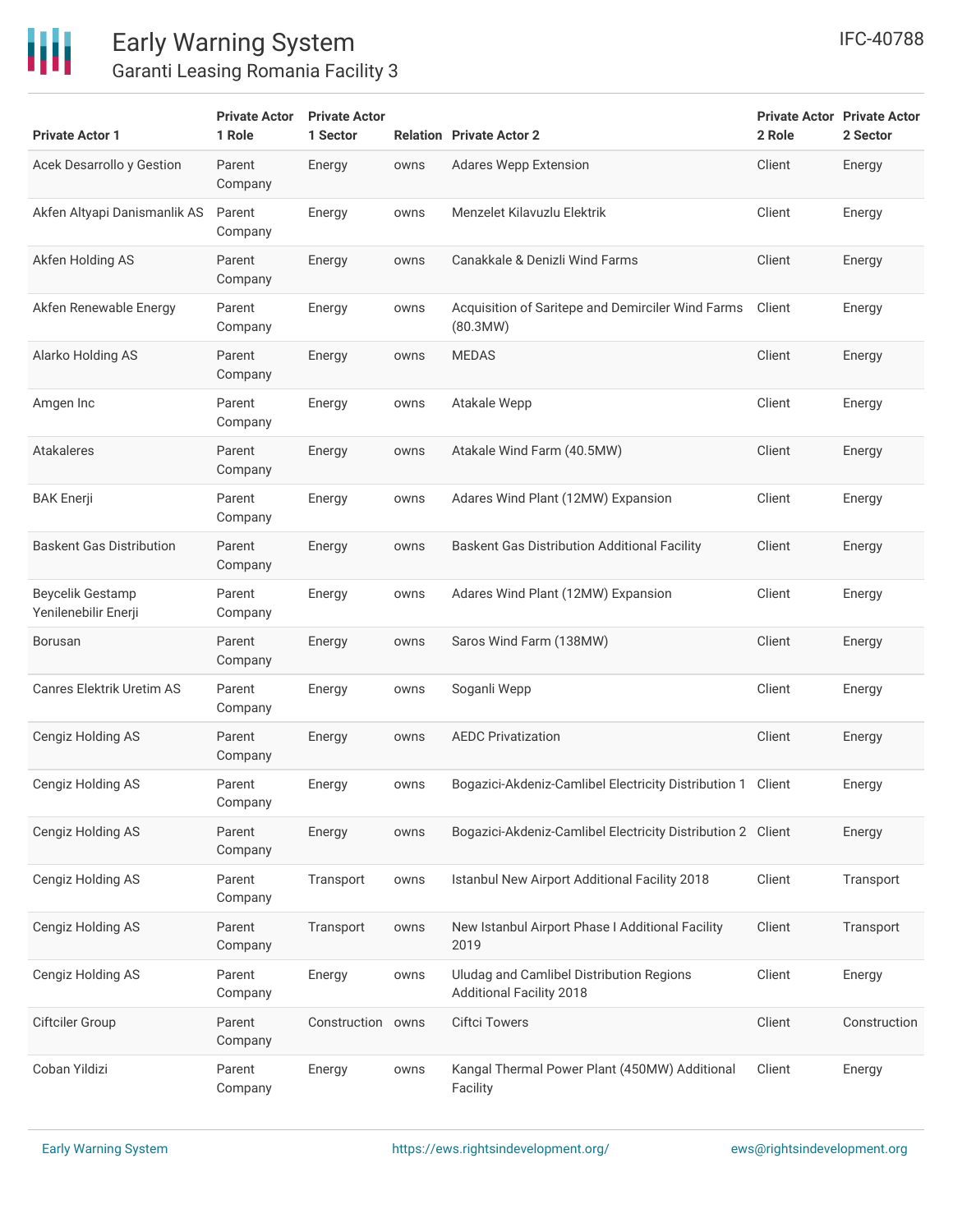

**Private Actor 1**

COFCO Corp Parent

### Early Warning System Garanti Leasing Romania Facility 3

**Private Actor Private Actor**

Agriculture and

**1 Sector Relation Private Actor 2**

**1 Role**

|                                     | Company           | Forestry       |               |                                                                  |                   | Forestry                    |
|-------------------------------------|-------------------|----------------|---------------|------------------------------------------------------------------|-------------------|-----------------------------|
| Demirer Enerji                      | Parent<br>Company | Energy         | owns          | Dares Datca Wind Farm Extension (12MW)                           | Client            | Energy                      |
| Demirer Holding AS                  | Parent<br>Company | Energy         | owns          | Alize Enerji Elektrik Uretimi                                    | Client            | Energy                      |
| DF Energy Acquisition<br><b>LLC</b> | Parent<br>Company | Mining         | owns          | <b>Castleton Commodities Intl</b>                                | Client            | Mining                      |
| Dogrudan Elektrik                   | Parent<br>Company | Energy         | owns          | Kangal Thermal Power Plant (450MW)<br><b>Additional Facility</b> | Client            | Energy                      |
| Dogus Cay ve Gida<br>Maddeleri      | Parent<br>Company | Construction   | owns          | Forum Marmara Shopping Mall                                      | Client            | Construction                |
| E ON SE                             | Parent<br>Company | Energy         | owns          | Enerjisa Enerji Uretim As                                        | Client            | Energy                      |
| Elawan Energy                       | Parent<br>Company | Energy         | owns          | Alibeyhyugu Wind Plant (3MW)                                     | Client            | Energy                      |
| Enercon                             | Parent<br>Company | Energy         | owns          | Dares Datca Wind Farm Extension (12MW)                           | Client            | Energy                      |
| Enerjisa                            | Parent<br>Company | Energy         | owns          | Enerjisa Enerji Additional Facility 2019 (2)                     | Client            | Energy                      |
| Enerjisa Uretim                     | Parent<br>Company | Energy         | owns          | Enerjisa Uretim Refinancing 2020                                 | Client            | Energy                      |
| Eren Holding AS                     | Parent<br>Company | Energy         | owns          | Medcem Madencilik                                                | Client            | Energy                      |
| Farringford N V                     | Parent<br>Company | Mining         | owns          | Trafigura Pte Ltd                                                | Client            | Mining                      |
| Farringford NV                      | Parent<br>Company | Mining         | owns          | Trafigura Pte Ltd                                                | Client            | Mining                      |
| Garanti Bank                        | Investor          | Finance        | invests<br>in | Acek Desarrollo y Gestion                                        | Parent<br>Company | Energy                      |
| Garanti Bank                        | Investor          | <b>Finance</b> | invests<br>in | Acquisition of Saritepe and Demirciler Wind<br>Farms (80.3MW)    | Client            | Energy                      |
| Garanti Bank                        | Investor          | Finance        | invests<br>in | <b>Adares Wepp Extension</b>                                     | Client            | Energy                      |
| Garanti Bank                        | Investor          | Finance        | invests<br>in | Adares Wind Plant (12MW) Expansion                               | Client            | Energy                      |
| Garanti Bank                        | Investor          | Finance        | invests<br>in | <b>AEDC Privatization</b>                                        | Client            | Energy                      |
| Garanti Bank                        | Investor          | Finance        | invests<br>in | Afyon Sugar Factory                                              | Parent<br>Company | Agriculture and<br>Forestry |

**Private Actor Private Actor**

**2 Sector**

**2 Role**

owns Nidera BV Client Agriculture and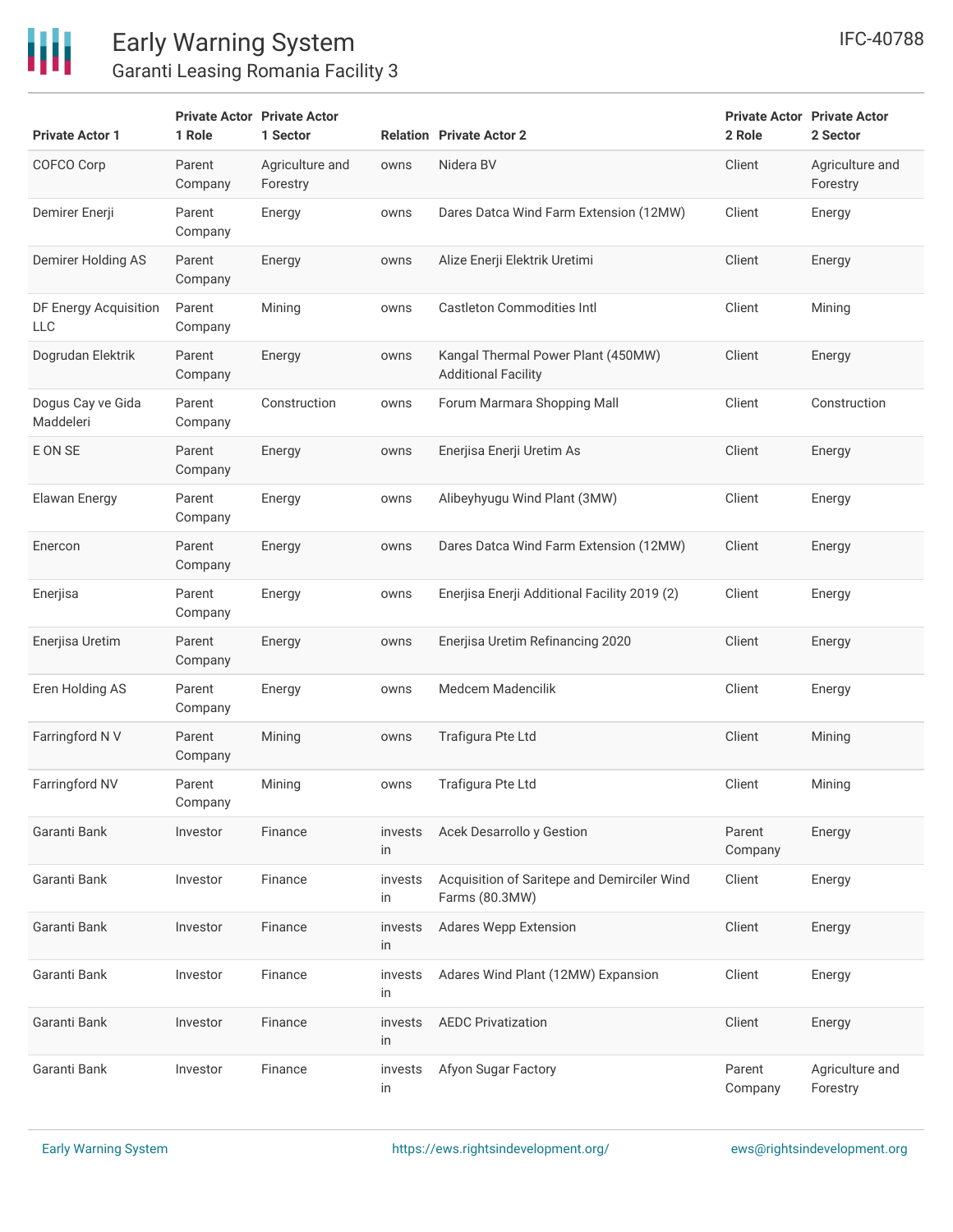

| <b>Private Actor 1</b> | <b>Private Actor</b><br>1 Role | <b>Private Actor</b><br>1 Sector | <b>Relation</b> | <b>Private Actor 2</b>              | <b>Private Actor</b><br>2 Role | <b>Private Actor</b><br>2 Sector |
|------------------------|--------------------------------|----------------------------------|-----------------|-------------------------------------|--------------------------------|----------------------------------|
| Garanti Bank           | Investor                       | Finance                          | invests in      | <b>Akbuk Wind Power Plant</b>       | Parent Company                 | Energy                           |
| Garanti Bank           | Investor                       | Finance                          | invests in      | Akfen Altyapi Danismanlik AS        | Parent Company                 | Energy                           |
| Garanti Bank           | Investor                       | Finance                          | invests in      | Akfen Holding AS                    | Parent Company                 | Energy                           |
| Garanti Bank           | Investor                       | Finance                          | invests in      | Akfen Renewable Energy              | Parent Company                 | Energy                           |
| Garanti Bank           | Investor                       | Finance                          | invests in      | Akkus Wind Farm (10MW)              | Client                         | Energy                           |
| Garanti Bank           | Investor                       | Finance                          | invests in      | Alarko Holding AS                   | Parent Company                 | Energy                           |
| Garanti Bank           | Investor                       | Finance                          | invests in      | Alasehir Geothermal Power           | Parent Company                 | Energy                           |
| Garanti Bank           | Investor                       | Finance                          | invests in      | Alibeyhyugu RES                     | Parent Company                 | Energy                           |
| Garanti Bank           | Investor                       | Finance                          | invests in      | Alibeyhyugu Wind Plant (3MW)        | Client                         | Energy                           |
| Garanti Bank           | Investor                       | Finance                          | invests in      | Alize Enerji Elektrik Uretimi       | Client                         | Energy                           |
| Garanti Bank           | Investor                       | Finance                          | invests in      | <b>ALRO SA</b>                      | Client                         | Mining                           |
| Garanti Bank           | Investor                       | Finance                          | invests in      | Alvean Sugar SL                     | Parent Company                 | Agriculture and Forestry         |
| Garanti Bank           | Investor                       | Finance                          | invests in      | Ameropa AG                          | Parent Company                 | Agriculture and Forestry         |
| Garanti Bank           | Investor                       | Finance                          | invests in      | Amgen Inc                           | Parent Company                 | Energy                           |
| Garanti Bank           | Investor                       | Finance                          | invests in      | Ankara Esenboga Airport Refinancing | Client                         | Transport                        |
| Garanti Bank           | Investor                       | Finance                          | invests in      | Arkas Holding AS                    | Parent Company                 | Transport                        |
| Garanti Bank           | Investor                       | Finance                          | invests in      | Atakale Wepp                        | Client                         | Energy                           |
| Garanti Bank           | Investor                       | Finance                          | invests in      | Atakale Wind Farm (40.5MW)          | Client                         | Energy                           |
| Garanti Bank           | Investor                       | Finance                          | invests in      | Atakaleres                          | Parent Company                 | Energy                           |
| Garanti Bank           | Investor                       | Finance                          | invests in      | Aydin Biomass                       | Client                         | Energy                           |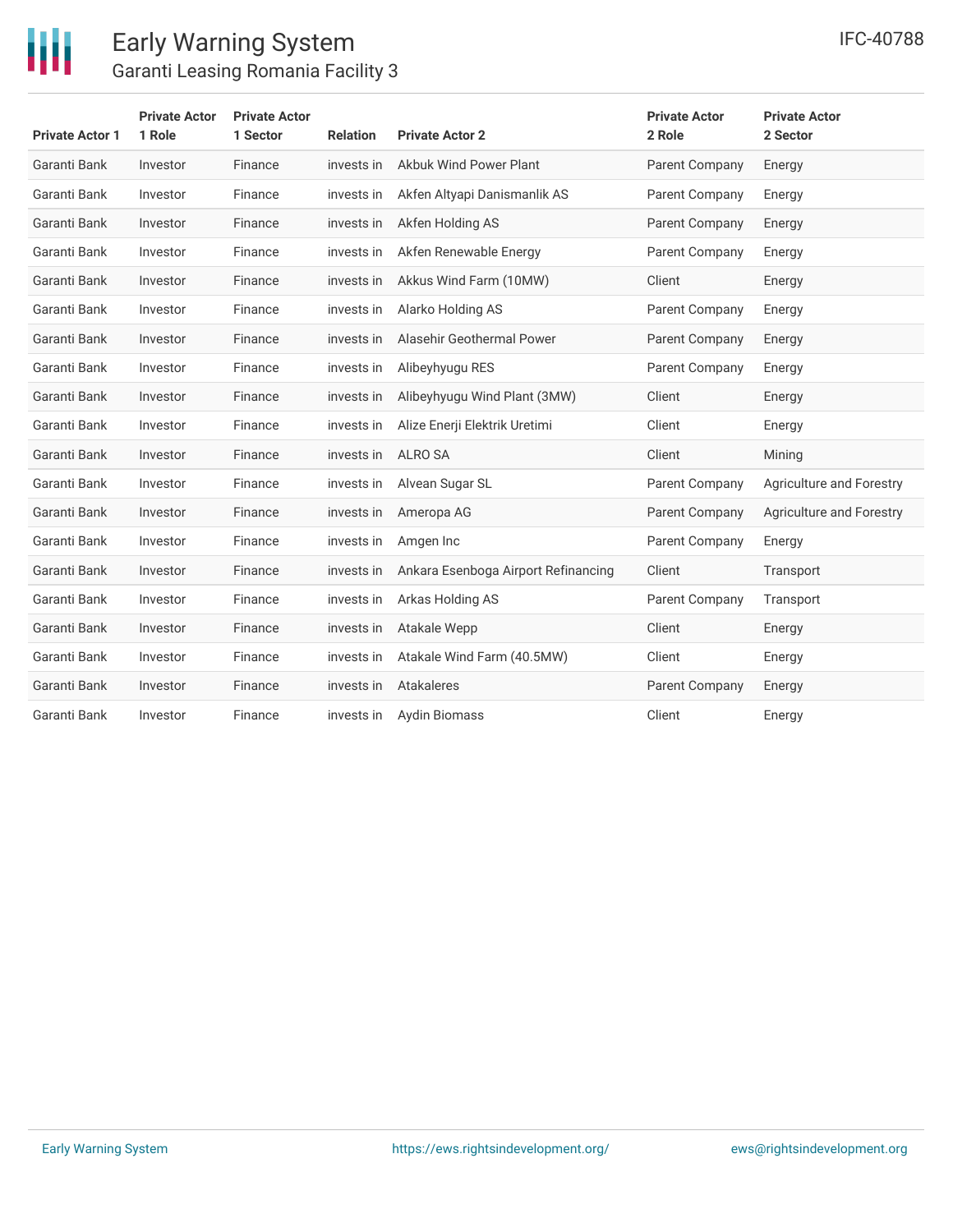

| Private Actor 1 1 Role | <b>Private Actor Private Actor</b> | 1 Sector | <b>Relation</b>    | <b>Private Actor 2</b>                                          | <b>Private Actor</b><br>2 Role | <b>Private Actor</b><br>2 Sector |
|------------------------|------------------------------------|----------|--------------------|-----------------------------------------------------------------|--------------------------------|----------------------------------|
| Garanti Bank           | Investor                           | Finance  |                    | invests in Bagistas II HPP                                      | Client                         | Energy                           |
| Garanti Bank           | Investor                           | Finance  |                    | invests in BAK Enerji                                           | Parent Company                 | Energy                           |
| Garanti Bank           | Investor                           | Finance  |                    | invests in Basari SPP                                           | Parent Company                 | Energy                           |
| Garanti Bank           | Investor                           | Finance  |                    | invests in Baskent Dogalgaz Dagitim AS                          | Client                         | Mining                           |
| Garanti Bank           | Investor                           | Finance  |                    | invests in Baskent Gas Distribution                             | Parent Company                 | Energy                           |
| Garanti Bank           | Investor                           | Finance  |                    | invests in Baskent Gas Distribution Additional Facility         | Client                         | Energy                           |
| Garanti Bank           | Investor                           | Finance  |                    | invests in BB Energy (Gulf) DMCC                                | Parent Company                 | Mining                           |
| Garanti Bank           | Investor                           | Finance  |                    | invests in Beycelik Gestamp Yenilenebilir Enerji                | Parent Company                 | Energy                           |
| Garanti Bank           | Investor                           | Finance  |                    | invests in Bilim Ilac Sanayi ve Ticaret                         | Parent Company                 | <b>Education and Health</b>      |
| Garanti Bank           | Investor                           | Finance  |                    | invests in Bogazici Elektrik Dagitim AS                         | Parent Company                 | Energy                           |
| Garanti Bank           | Investor                           | Finance  |                    | invests in Bogazici-Akdeniz-Camlibel Electricity Distribution 1 | Client                         | Energy                           |
| Garanti Bank           | Investor                           | Finance  |                    | invests in Bogazici-Akdeniz-Camlibel Electricity Distribution 2 | Client                         | Energy                           |
| Garanti Bank           | Investor                           | Finance  | invests in Borusan |                                                                 | Parent Company                 | Energy                           |
| Garanti Bank           | Investor                           | Finance  |                    | invests in Camlibel Elektrik Dagitim AS                         | Client                         | Energy                           |
| Garanti Bank           | Investor                           | Finance  |                    | invests in Canakkale & Denizli Wind Farms                       | Client                         | Energy                           |
| Garanti Bank           | Investor                           | Finance  |                    | invests in Canakkale Otoyol                                     | Client                         | Transport                        |
| Garanti Bank           | Investor                           | Finance  |                    | invests in Canres Elektrik Uretim AS                            | Parent Company                 | Energy                           |
| Garanti Bank           | Investor                           | Finance  |                    | invests in Castleton Commodities Intl                           | Client                         | Mining                           |
| Garanti Bank           | Investor                           | Finance  |                    | invests in Cengiz Holding AS                                    | Parent Company                 | Energy                           |
| Garanti Bank           | Investor                           | Finance  |                    | invests in Cetin and Alkumru HPP                                | Client                         | Energy                           |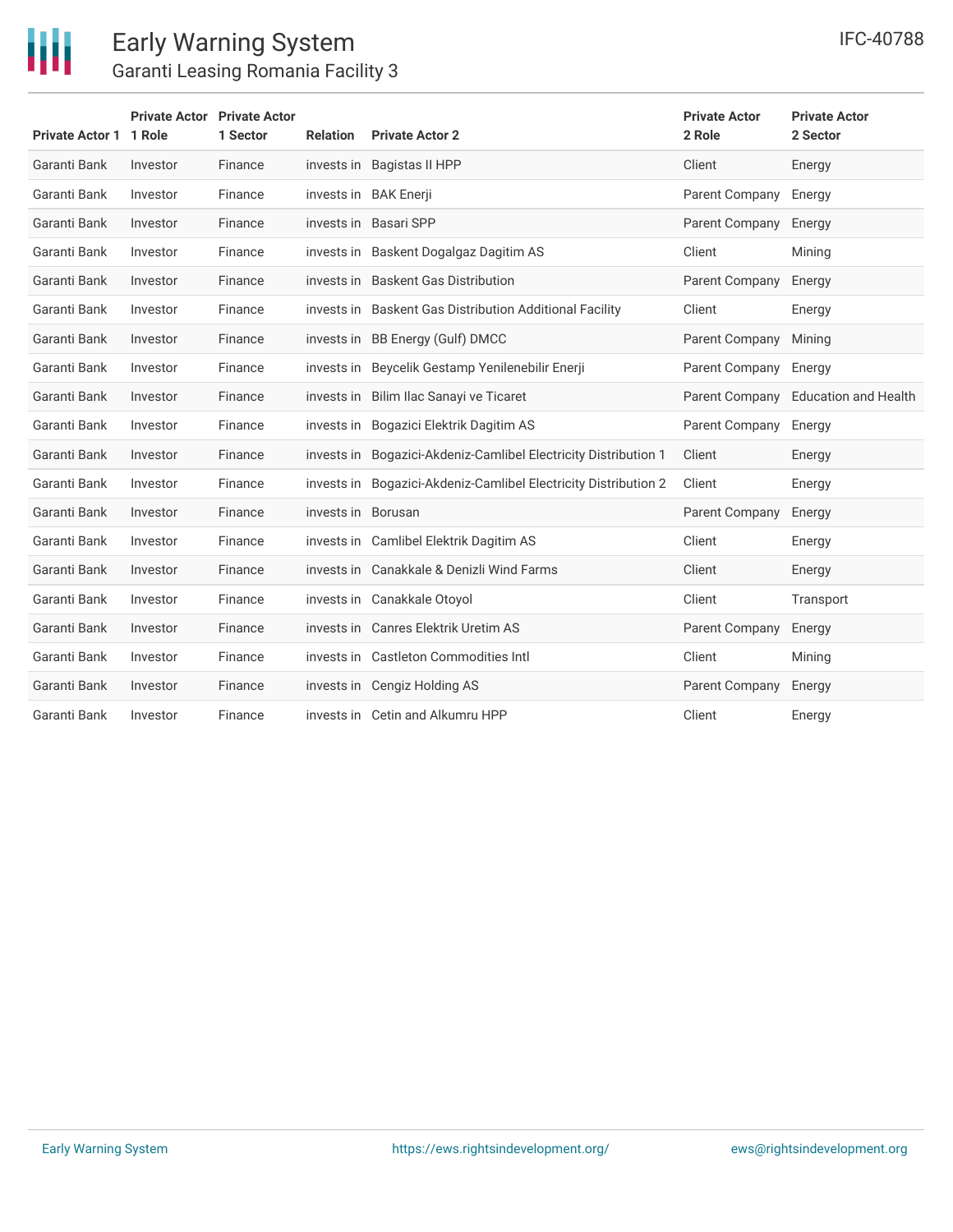

| <b>Private Actor 1</b> | <b>Private Actor</b><br>1 Role | <b>Private Actor</b><br>1 Sector | <b>Relation</b>     | <b>Private Actor 2</b>                       | <b>Private Actor</b><br>2 Role | <b>Private Actor</b><br>2 Sector |
|------------------------|--------------------------------|----------------------------------|---------------------|----------------------------------------------|--------------------------------|----------------------------------|
| Garanti Bank           | Investor                       | Finance                          | invests in          | <b>Ciftci Towers</b>                         | Client                         | Construction                     |
| Garanti Bank           | Investor                       | Finance                          | invests in          | Ciftciler Group                              | Parent Company                 | Construction                     |
| Garanti Bank           | Investor                       | Finance                          | invests in          | Coban Yildizi                                | Parent Company                 | Energy                           |
| Garanti Bank           | Investor                       | Finance                          | invests in          | Cocoa Touton Processing Co                   | Parent Company                 | Agriculture and Forestry         |
| Garanti Bank           | Investor                       | Finance                          | invests in          | COFCO Corp                                   | Parent Company                 | Agriculture and Forestry         |
| Garanti Bank           | Investor                       | Finance                          | invests in          | Dares Datca Wind Farm Extension (12MW)       | Client                         | Energy                           |
| Garanti Bank           | Investor                       | Finance                          | invests in          | Demirer Enerji                               | <b>Parent Company</b>          | Energy                           |
| Garanti Bank           | Investor                       | Finance                          | invests in          | Demirer Holding AS                           | Parent Company                 | Energy                           |
| Garanti Bank           | Investor                       | Finance                          | invests in          | DF Energy Acquisition LLC                    | Parent Company                 | Mining                           |
| Garanti Bank           | Investor                       | Finance                          | invests in          | Dogrudan Elektrik                            | Parent Company                 | Energy                           |
| Garanti Bank           | Investor                       | Finance                          | invests in          | Dogus Cay ve Gida Maddeleri                  | Parent Company                 | Construction                     |
| Garanti Bank           | Investor                       | Finance                          | invests in          | Duferco SA                                   | Client                         | Mining                           |
| Garanti Bank           | Investor                       | Finance                          | invests in E ON SE  |                                              | Parent Company                 | Energy                           |
| Garanti Bank           | Investor                       | Finance                          | invests in          | <b>ECOM Agroindustrial Corp Ltd</b>          | Parent Company                 | Agriculture and Forestry         |
| Garanti Bank           | Investor                       | Finance                          |                     | invests in Ege Kimya                         | Parent Company                 | Industry and Trade               |
| Garanti Bank           | Investor                       | Finance                          |                     | invests in Elawan Energy                     | Parent Company                 | Energy                           |
| Garanti Bank           | Investor                       | Finance                          | invests in Enercon  |                                              | Parent Company                 | Energy                           |
| Garanti Bank           | Investor                       | Finance                          | invests in Enerjisa |                                              | Parent Company                 | Energy                           |
| Garanti Bank           | Investor                       | Finance                          | invests in          | Enerjisa Enerji Additional Facility 2019 (2) | Client                         | Energy                           |
| Garanti Bank           | Investor                       | Finance                          |                     | invests in Enerjisa Enerji Uretim As         | Client                         | Energy                           |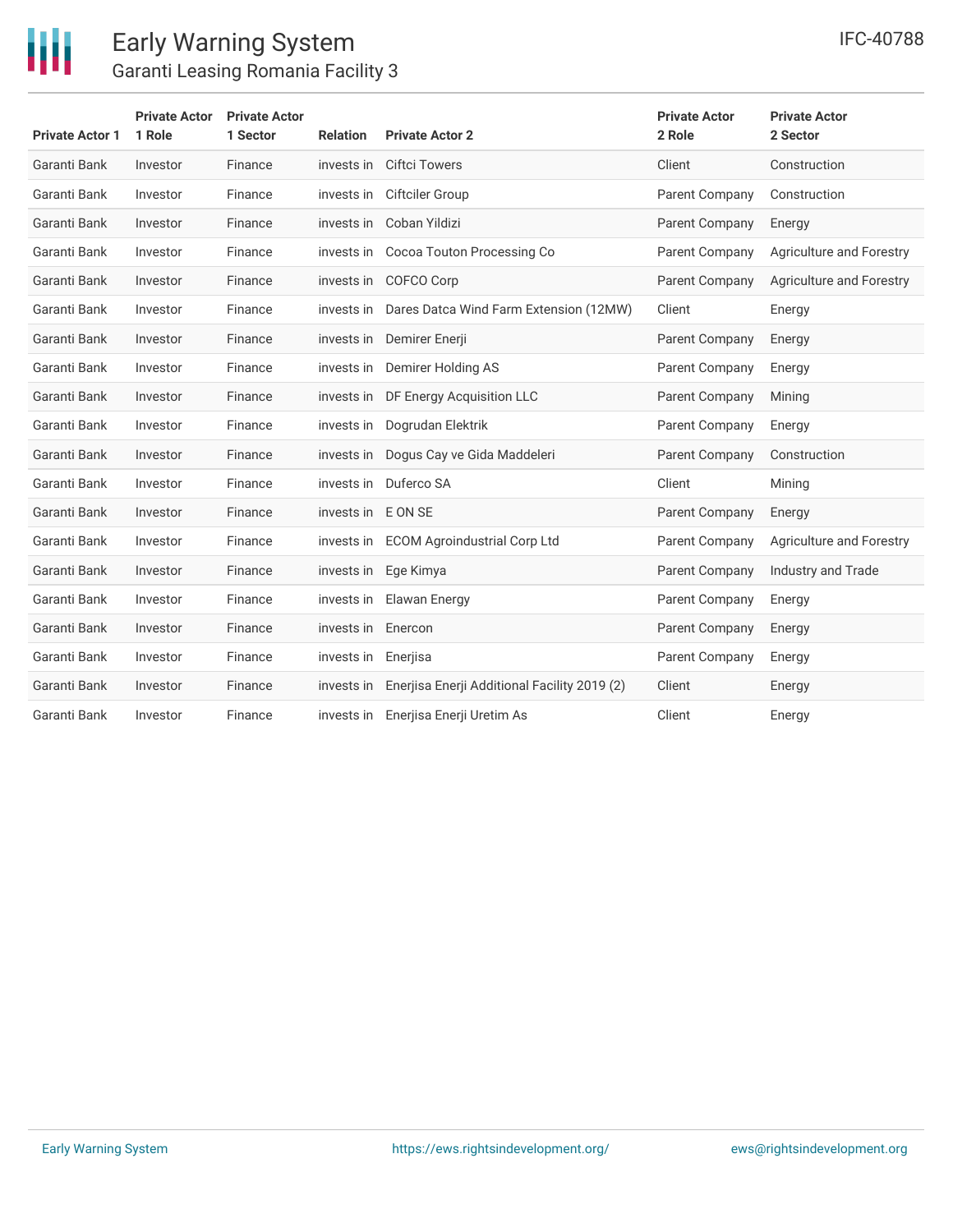

| <b>Private Actor 1</b> | <b>Private Actor</b><br>1 Role | <b>Private Actor</b><br>1 Sector | <b>Relation</b> | <b>Private Actor 2</b>                                            | <b>Private Actor</b><br>2 Role | <b>Private Actor</b><br>2 Sector |
|------------------------|--------------------------------|----------------------------------|-----------------|-------------------------------------------------------------------|--------------------------------|----------------------------------|
| Garanti Bank           | Investor                       | Finance                          |                 | invests in Enerjisa Uretim                                        | Parent Company                 | Energy                           |
| Garanti Bank           | Investor                       | Finance                          | invests in      | Enerjisa Uretim Refinancing 2020                                  | Client                         | Energy                           |
| Garanti Bank           | Investor                       | Finance                          |                 | invests in Enerya Konya Natural Gas Dist.                         | Client                         | Mining                           |
| Garanti Bank           | Investor                       | Finance                          |                 | invests in Eren Holding AS                                        | Parent Company                 | Energy                           |
| Garanti Bank           | Investor                       | Finance                          |                 | invests in Farringford NV                                         | Parent Company                 | Mining                           |
| Garanti Bank           | Investor                       | Finance                          | invests in      | Farringford NV                                                    | Parent Company                 | Mining                           |
| Garanti Bank           | Investor                       | Finance                          |                 | invests in Forum Marmara Shopping Mall                            | Client                         | Construction                     |
| Garanti Bank           | Investor                       | Finance                          |                 | invests in Gebze Gas Fired IPP                                    | Client                         | Energy                           |
| Garanti Bank           | Investor                       | Finance                          | invests in      | Global Yatirim Holding AS                                         | <b>Parent Company</b>          | Energy                           |
| Garanti Bank           | Investor                       | Finance                          |                 | invests in Gunvor Group Ltd                                       | Parent Company                 | Mining                           |
| Garanti Bank           | Investor                       | Finance                          | invests in      | <b>Gunvor International BV</b>                                    | Client                         | Mining                           |
| Garanti Bank           | Investor                       | Finance                          |                 | invests in HBIS Group Co Ltd                                      | Parent Company                 | Mining                           |
| Garanti Bank           | Investor                       | Finance                          |                 | invests in He Steel Group Co Ltd                                  | Parent Company                 | Mining                           |
| Garanti Bank           | Investor                       | Finance                          |                 | invests in HNS Energy                                             | Parent Company                 | Energy                           |
| Garanti Bank           | Investor                       | Finance                          |                 | invests in Hns Enerji Uretim A.S                                  | Client                         | Construction                     |
| Garanti Bank           | Investor                       | Finance                          |                 | invests in Istanbul Airport                                       | Parent Company                 | Transport                        |
| Garanti Bank           | Investor                       | Finance                          |                 | invests in Istanbul New Airport Additional Facility 2018          | Client                         | Transport                        |
| Garanti Bank           | Investor                       | Finance                          | invests in      | Istanbul Sabiha Gokcen                                            | Client                         | Transport                        |
| Garanti Bank           | Investor                       | Finance                          |                 | invests in Kalyon Group                                           | Parent Company                 | Transport                        |
| Garanti Bank           | Investor                       | Finance                          |                 | invests in Kangal Thermal Power Plant (450MW) Additional Facility | Client                         | Energy                           |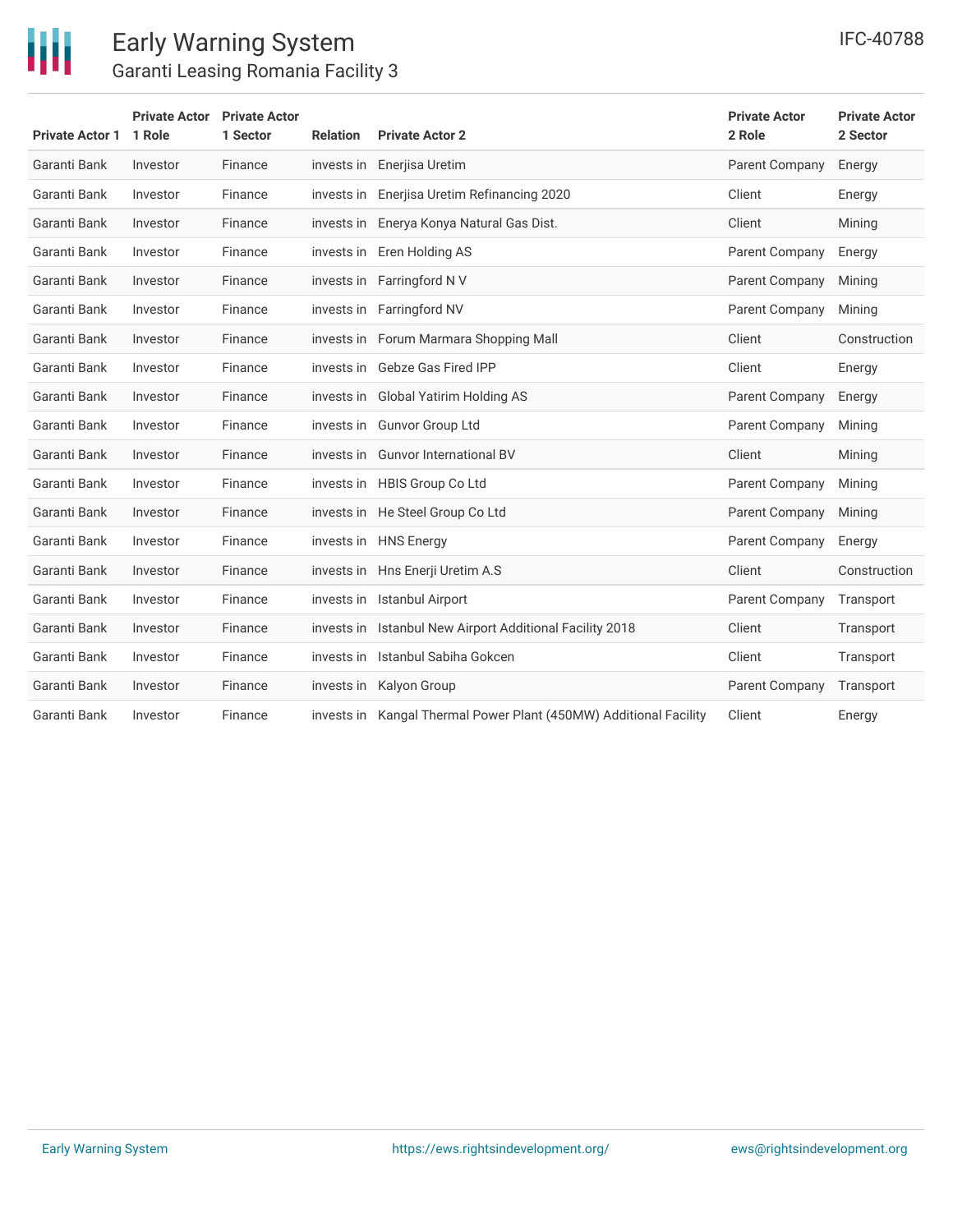

| <b>Private Actor 1</b> | <b>Private Actor</b> Private Actor<br>1 Role | 1 Sector | <b>Relation</b>    | <b>Private Actor 2</b>                                              | <b>Private Actor</b><br>2 Role | <b>Private Actor</b><br>2 Sector |
|------------------------|----------------------------------------------|----------|--------------------|---------------------------------------------------------------------|--------------------------------|----------------------------------|
| Garanti Bank           | Investor                                     | Finance  |                    | invests in Kazanci Holding                                          | Parent Company                 | Energy                           |
| Garanti Bank           | Investor                                     | Finance  |                    | invests in Kazanci Holding Coruh and Firat Electricity Distribution | Client                         | Energy                           |
| Garanti Bank           | Investor                                     | Finance  |                    | invests in Kolin Insaat Turizm Sanayii Ve Ticaret                   | Parent Company                 | Energy                           |
| Garanti Bank           | Investor                                     | Finance  |                    | invests in Konya Seker                                              | Parent Company                 | Energy                           |
| Garanti Bank           | Investor                                     | Finance  | invests in         | Kugz Zmir Vin Kiralama Ve                                           | Parent Company                 | Construction                     |
| Garanti Bank           | Investor                                     | Finance  | invests in Limak   |                                                                     | Parent Company                 | Energy                           |
| Garanti Bank           | Investor                                     | Finance  |                    | invests in Limak Insaat Sanayi ve Ticaret                           | Parent Company                 | Construction                     |
| Garanti Bank           | Investor                                     | Finance  | invests in         | Malaysia Airport Holdings Bhd                                       | Parent Company                 | Transport                        |
| Garanti Bank           | Investor                                     | Finance  |                    | invests in Maxon Ltd                                                | Parent Company                 | Mining                           |
| Garanti Bank           | Investor                                     | Finance  | invests in MEDAS   |                                                                     | Client                         | Energy                           |
| Garanti Bank           | Investor                                     | Finance  | invests in         | <b>Medcem Madencilik</b>                                            | Client                         | Energy                           |
| Garanti Bank           | Investor                                     | Finance  |                    | invests in Menzelet Kilavuzlu Elektrik                              | Client                         | Energy                           |
| Garanti Bank           | Investor                                     | Finance  |                    | invests in Meram Elektrik Dagitim                                   | Parent Company                 | Energy                           |
| Garanti Bank           | Investor                                     | Finance  |                    | invests in Meram Elektrik Dagitim Additional Facility 2019          | Client                         | Energy                           |
| Garanti Bank           | Investor                                     | Finance  |                    | invests in Mercuria Energy Group Ltd                                | Parent Company                 | Mining                           |
| Garanti Bank           | Investor                                     | Finance  |                    | invests in Mercuria Energy Trading SA                               | Client                         | Mining                           |
| Garanti Bank           | Investor                                     | Finance  |                    | invests in MET Holding AG                                           | Client                         | Energy                           |
| Garanti Bank           | Investor                                     | Finance  | invests in         | <b>MNG Mapa</b>                                                     | Parent Company                 | Transport                        |
| Garanti Bank           | Investor                                     | Finance  | invests in MOL PLC |                                                                     | Parent Company                 | Mining                           |
| Garanti Bank           | Investor                                     | Finance  |                    | invests in Naturelgaz Sanayi & Ticaret                              | Client                         | Mining                           |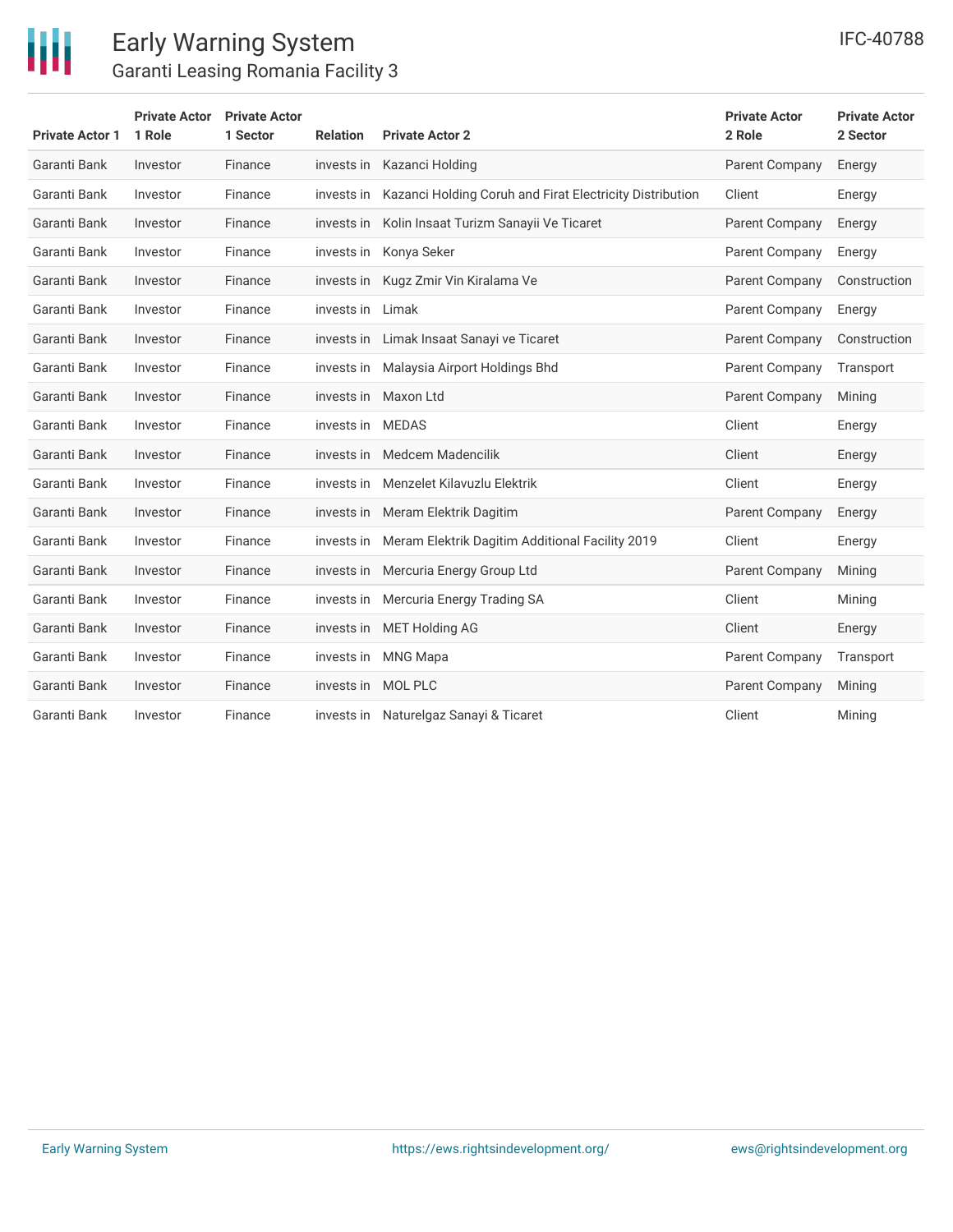

| <b>Private Actor 1 1 Role</b> |          | <b>Private Actor Private Actor</b><br>1 Sector | <b>Relation</b> | <b>Private Actor 2</b>                                   | <b>Private Actor</b><br>2 Role | <b>Private Actor</b><br>2 Sector |
|-------------------------------|----------|------------------------------------------------|-----------------|----------------------------------------------------------|--------------------------------|----------------------------------|
| Garanti Bank                  | Investor | Finance                                        | invests<br>in   | New Istanbul Airport Phase I Additional Facility<br>2019 | Client                         | Transport                        |
| Garanti Bank                  | Investor | Finance                                        | invests<br>in   | Nidera BV                                                | Client                         | <b>Agriculture and Forestry</b>  |
| Garanti Bank                  | Investor | Finance                                        | invests<br>in   | North Marmara Highway                                    | Parent<br>Company              | Transport                        |
| Garanti Bank                  | Investor | Finance                                        | invests<br>in   | <b>OEDAS</b>                                             | Parent<br>Company              | Energy                           |
| Garanti Bank                  | Investor | Finance                                        | invests<br>in   | Osmangazi Power Distribution Network Upgrade             | Client                         | Energy                           |
| Garanti Bank                  | Investor | Finance                                        | invests<br>in   | Puma Energy                                              | Parent<br>Company              | Mining                           |
| Garanti Bank                  | Investor | Finance                                        | invests<br>in   | Puma Energy Corporate Facility 2018                      | Client                         | Mining                           |
| Garanti Bank                  | Investor | Finance                                        | invests<br>in   | Saros Wind Farm (138MW)                                  | Client                         | Energy                           |
| Garanti Bank                  | Investor | Finance                                        | invests<br>in   | <b>SOCAR</b>                                             | Parent<br>Company              | Mining                           |
| Garanti Bank                  | Investor | Finance                                        | invests<br>in   | Socar Trading SA                                         | Client                         | Mining                           |
| Garanti Bank                  | Investor | Finance                                        | invests<br>in   | Socar Turkey Enerji AS                                   | Client                         | Mining                           |
| Garanti Bank                  | Investor | Finance                                        | invests<br>in   | Soganli Wepp                                             | Client                         | Energy                           |
| Garanti Bank                  | Investor | Finance                                        | invests<br>in   | Soma Enerji Elektrik Uretim                              | Parent<br>Company              | Energy                           |
| Garanti Bank                  | Investor | Finance                                        | invests<br>in   | STFA Hizmet ve Isletmecilik AS                           | Parent<br>Company              | Mining                           |
| Garanti Bank                  | Investor | Finance                                        | invests<br>in   | <b>TAV Airports Holding</b>                              | Parent<br>Company              | Transport                        |
| Garanti Bank                  | Investor | Finance                                        | invests<br>in   | Torunlar Gida Sanayi ve Tic AS                           | Parent<br>Company              | Mining                           |
| Garanti Bank                  | Investor | Finance                                        | invests<br>in   | Trafigura                                                | Parent<br>Company              | Mining                           |
| Garanti Bank                  | Investor | Finance                                        | invests<br>in   | Trafigura Additional Facility 2020 (1)                   | Client                         | Mining                           |
| Garanti Bank                  | Investor | Finance                                        | invests<br>in   | Trafigura Additional Facility 2020 (2)                   | Client                         | Mining                           |
| Garanti Bank                  | Investor | Finance                                        | invests<br>in   | Trafigura Pte Ltd                                        | Client                         | Mining                           |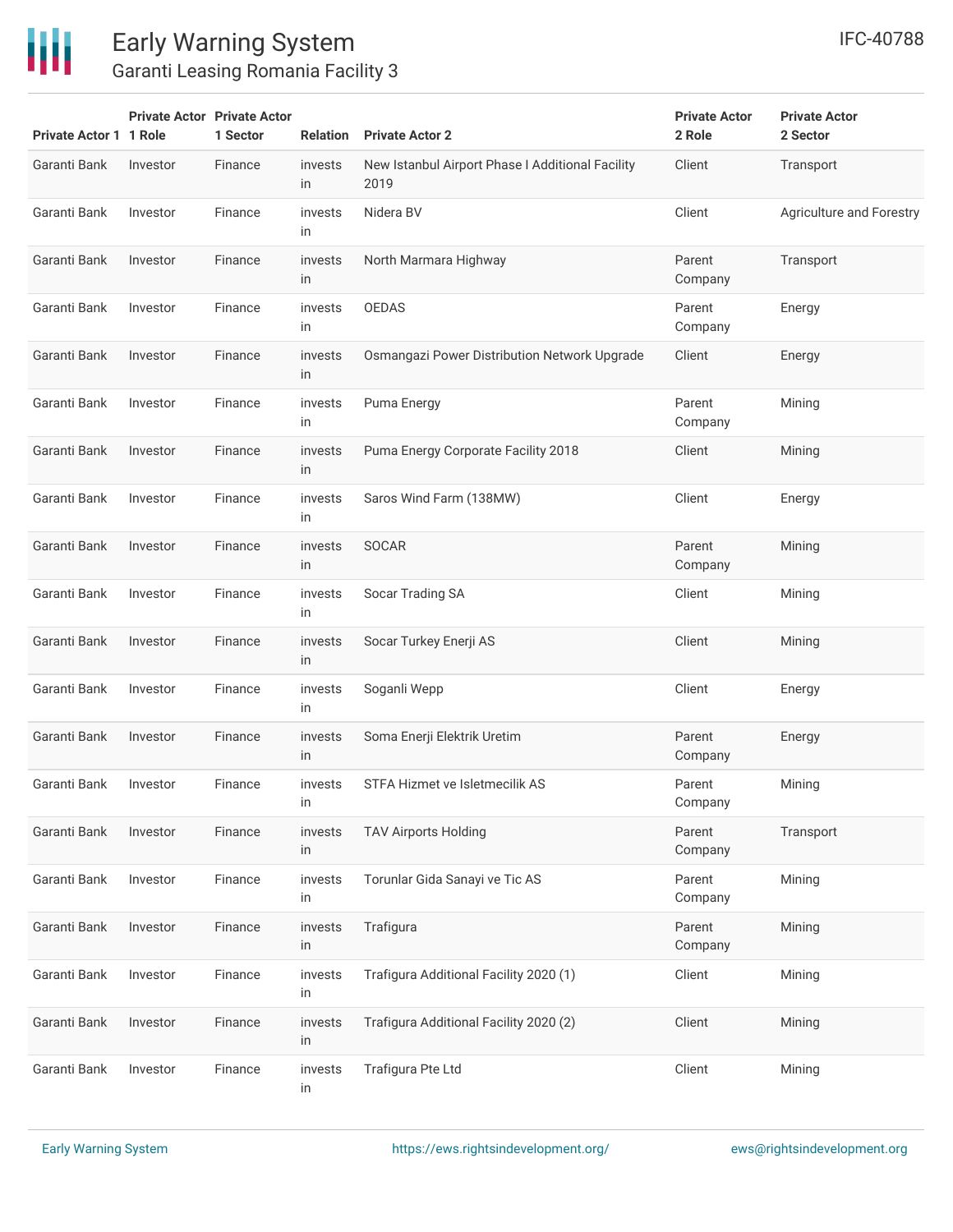

| <b>Private Actor 1</b>              | <b>Private Actor</b><br>1 Role | <b>Private Actor</b><br>1 Sector |               | <b>Relation Private Actor 2</b>                                      | <b>Private Actor</b><br>2 Role | <b>Private Actor</b><br>2 Sector |
|-------------------------------------|--------------------------------|----------------------------------|---------------|----------------------------------------------------------------------|--------------------------------|----------------------------------|
| Garanti Bank                        | Investor                       | Finance                          | invests<br>in | TrailStone                                                           | Parent<br>Company              | Energy                           |
| Garanti Bank                        | Investor                       | Finance                          | invests<br>in | <b>TrailStone Refinancing</b>                                        | Client                         | Energy                           |
| Garanti Bank                        | Investor                       | Finance                          | invests<br>in | Trakya Dokum                                                         | Parent<br>Company              | Construction                     |
| Garanti Bank                        | Investor                       | Finance                          | invests<br>in | <b>Traxys Europe SA</b>                                              | Parent<br>Company              | Mining                           |
| Garanti Bank                        | Investor                       | Finance                          | invests<br>in | Turkiye Elektrik Dagitim AS                                          | Parent<br>Company              | Energy                           |
| Garanti Bank                        | Investor                       | Finance                          | invests<br>in | Uludag and Camlibel Distribution Regions Additional<br>Facility 2018 | Client                         | Energy                           |
| Garanti Bank                        | Investor                       | Finance                          | invests<br>in | Uludag Distribution Region Refinancing 2020                          | Client                         | Energy                           |
| Garanti Bank                        | Investor                       | Finance                          | invests<br>in | Uludag Elektrik Dagitim AS                                           | Client                         | Energy                           |
| Garanti Bank                        | Investor                       | Finance                          | invests<br>in | Unit Group                                                           | Parent<br>Company              | Energy                           |
| Garanti Bank                        | Investor                       | Finance                          | invests<br>in | Unit Investments SA                                                  | Parent<br>Company              | Energy                           |
| Garanti Bank                        | Investor                       | Finance                          | invests<br>in | VIP Turkey Enerji AS                                                 | Client                         | Mining                           |
| Garanti Bank                        | Investor                       | Finance                          | invests<br>in | Vitol Holding BV                                                     | Parent<br>Company              | Mining                           |
| Garanti Bank                        | Investor                       | Finance                          | invests<br>in | Vitol Invest Partnership Ltd                                         | Client                         | Mining                           |
| Garanti Bank                        | Investor                       | Finance                          | invests<br>in | Vitol SA                                                             | Client                         | Mining                           |
| Garanti Bank                        | Investor                       | Finance                          | invests<br>in | WISD Holding Ltd                                                     | Parent<br>Company              | Energy                           |
| Garanti Bank                        | Investor                       | Finance                          | invests<br>in | Yapi Merkezi                                                         | Parent<br>Company              | Transport                        |
| Garanti Bank                        | Investor                       | Finance                          | invests<br>in | Zorlu Enerji Elektrik AS                                             | Client                         | Energy                           |
| Garanti Bank                        | Investor                       | Finance                          | invests<br>in | Zorlu Holding AS                                                     | Parent<br>Company              | Energy                           |
| Garanti Bank                        | Investor                       | Finance                          | invests<br>in | Zorlu Ruzgar Enerjisi Elektrik                                       | Client                         | Energy                           |
| Global Yatirim Holding Parent<br>AS | Company                        | Energy                           | owns          | Aydin Biomass                                                        | Client                         | Energy                           |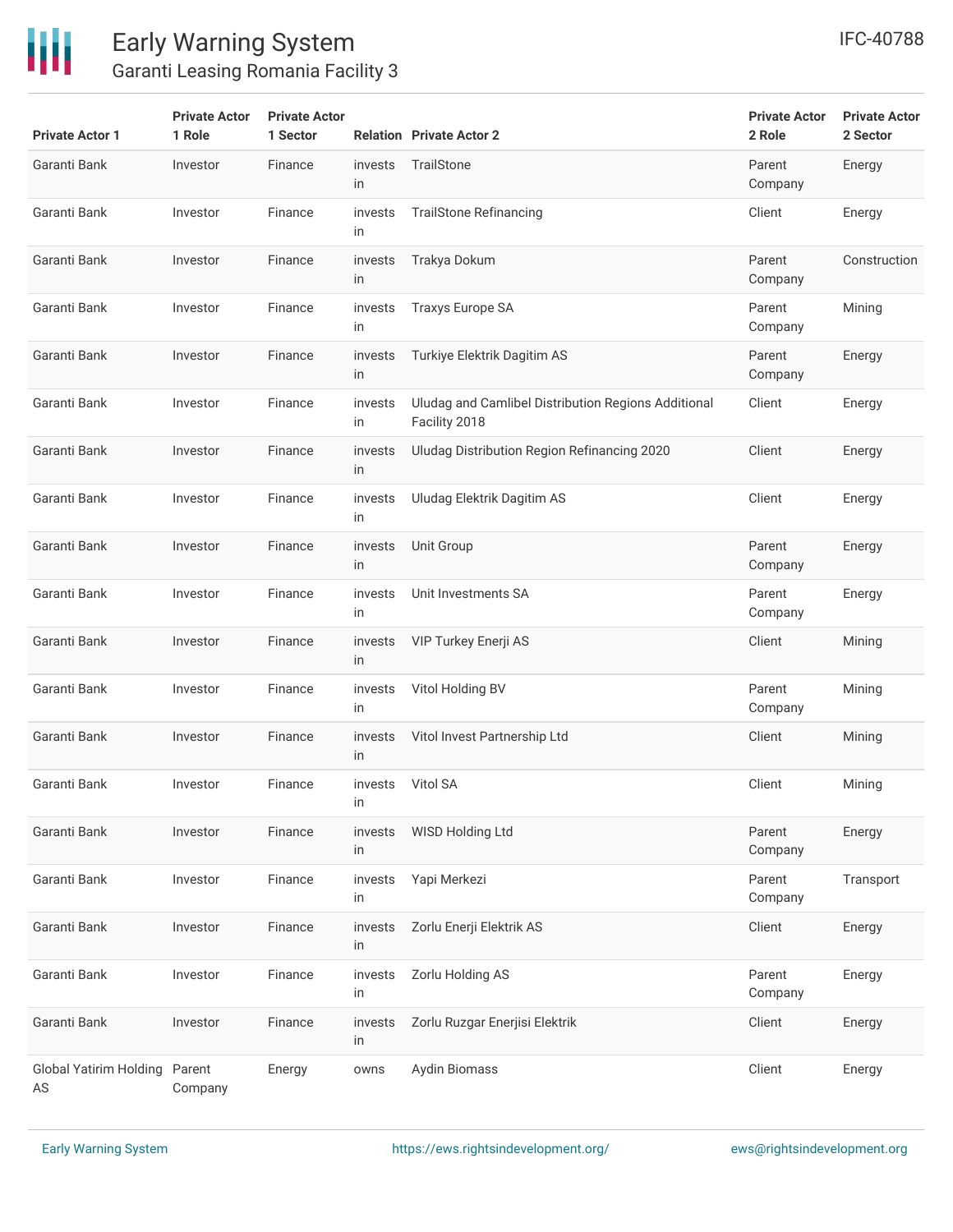

| <b>Private Actor 1</b>                           | <b>Private Actor</b><br>1 Role | <b>Private Actor</b><br>1 Sector |      | <b>Relation Private Actor 2</b>                                             | 2 Role | <b>Private Actor Private Actor</b><br>2 Sector |
|--------------------------------------------------|--------------------------------|----------------------------------|------|-----------------------------------------------------------------------------|--------|------------------------------------------------|
| Global Yatirim Holding AS                        | Parent<br>Company              | Mining                           | owns | Naturelgaz Sanayi & Ticaret                                                 | Client | Mining                                         |
| <b>Gunvor Group Ltd</b>                          | Parent<br>Company              | Mining                           | owns | <b>Gunvor International BV</b>                                              | Client | Mining                                         |
| HBIS Group Co Ltd                                | Parent<br>Company              | Mining                           | owns | Duferco SA                                                                  | Client | Mining                                         |
| He Steel Group Co Ltd                            | Parent<br>Company              | Mining                           | owns | Duferco SA                                                                  | Client | Mining                                         |
| <b>HNS Energy</b>                                | Parent<br>Company              | Energy                           | owns | Akkus Wind Farm (10MW)                                                      | Client | Energy                                         |
| Kalyon Group                                     | Parent<br>Company              | Transport                        | owns | New Istanbul Airport Phase I Additional Facility<br>2019                    | Client | Transport                                      |
| Kazanci Holding                                  | Parent<br>Company              | Energy                           | owns | Kazanci Holding Coruh and Firat Electricity<br>Distribution                 | Client | Energy                                         |
| Kolin Insaat Turizm Sanayii Ve<br>Ticaret        | Parent<br>Company              | Energy                           | owns | Bogazici-Akdeniz-Camlibel Electricity Distribution 1 Client                 |        | Energy                                         |
| Kolin Insaat Turizm Sanayii Ve<br><b>Ticaret</b> | Parent<br>Company              | Energy                           | owns | Bogazici-Akdeniz-Camlibel Electricity Distribution 2 Client                 |        | Energy                                         |
| Kolin Insaat Turizm Sanayii Ve Parent<br>Ticaret | Company                        | Transport                        | owns | Istanbul New Airport Additional Facility 2018                               | Client | Transport                                      |
| Kolin Insaat Turizm Sanayii Ve<br>Ticaret        | Parent<br>Company              | Energy                           | owns | Uludag and Camlibel Distribution Regions<br><b>Additional Facility 2018</b> | Client | Energy                                         |
| Konya Seker                                      | Parent<br>Company              | Energy                           | owns | Kangal Thermal Power Plant (450MW) Additional<br>Facility                   | Client | Energy                                         |
| Kugz Zmir Vin Kiralama Ve                        | Parent<br>Company              | Construction owns                |      | Hns Enerji Uretim A.S                                                       | Client | Construction                                   |
| Limak                                            | Parent<br>Company              | Transport                        | owns | Istanbul New Airport Additional Facility 2018                               | Client | Transport                                      |
| Limak                                            | Parent<br>Company              | Transport                        | owns | New Istanbul Airport Phase I Additional Facility<br>2019                    | Client | Transport                                      |
| Limak                                            | Parent<br>Company              | Energy                           | owns | Uludag and Camlibel Distribution Regions<br><b>Additional Facility 2018</b> | Client | Energy                                         |
| Limak                                            | Parent<br>Company              | Energy                           | owns | Uludag Distribution Region Refinancing 2020                                 | Client | Energy                                         |
| Limak Insaat Sanayi ve Ticaret Parent            | Company                        | Energy                           | owns | Cetin and Alkumru HPP                                                       | Client | Energy                                         |
| Malaysia Airport Holdings Bhd                    | Parent<br>Company              | Transport                        | owns | Istanbul Sabiha Gokcen                                                      | Client | Transport                                      |
| Maxon Ltd                                        | Parent<br>Company              | Mining                           | owns | ALRO SA                                                                     | Client | Mining                                         |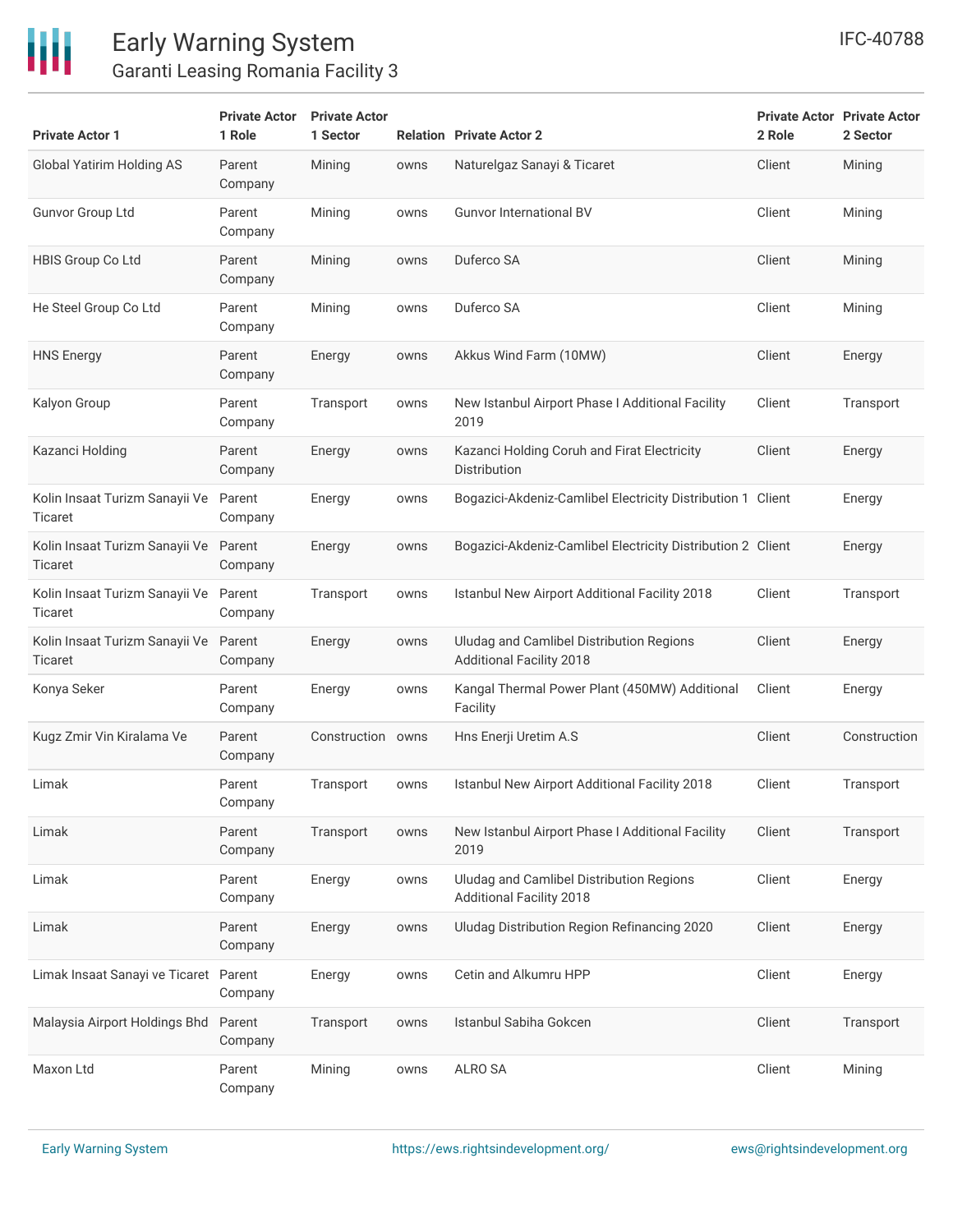

| <b>Private Actor 1</b>            | <b>Private Actor</b><br>1 Role | <b>Private Actor</b><br>1 Sector |      | <b>Relation Private Actor 2</b>                          | 2 Role | <b>Private Actor Private Actor</b><br>2 Sector |
|-----------------------------------|--------------------------------|----------------------------------|------|----------------------------------------------------------|--------|------------------------------------------------|
| Meram Elektrik Dagitim            | Parent<br>Company              | Energy                           | owns | Meram Elektrik Dagitim Additional Facility 2019          | Client | Energy                                         |
| Mercuria Energy Group Ltd         | Parent<br>Company              | Mining                           | owns | Mercuria Energy Trading SA                               | Client | Mining                                         |
| <b>MNG Mapa</b>                   | Parent<br>Company              | Transport                        | owns | Istanbul New Airport Additional Facility 2018            | Client | Transport                                      |
| <b>MNG Mapa</b>                   | Parent<br>Company              | Transport                        | owns | New Istanbul Airport Phase I Additional Facility<br>2019 | Client | Transport                                      |
| <b>OEDAS</b>                      | Parent<br>Company              | Energy                           | owns | Osmangazi Power Distribution Network Upgrade             | Client | Energy                                         |
| Puma Energy                       | Parent<br>Company              | Mining                           | owns | Puma Energy Corporate Facility 2018                      | Client | Mining                                         |
| <b>SOCAR</b>                      | Parent<br>Company              | Mining                           | owns | Socar Trading SA                                         | Client | Mining                                         |
| <b>SOCAR</b>                      | Parent<br>Company              | Mining                           | owns | Socar Turkey Enerji AS                                   | Client | Mining                                         |
| STFA Hizmet ve Isletmecilik<br>AS | Parent<br>Company              | Mining                           | owns | Enerya Konya Natural Gas Dist.                           | Client | Mining                                         |
| TAV Airports Holding              | Parent<br>Company              | Transport                        | owns | Ankara Esenboga Airport Refinancing                      | Client | Transport                                      |
| Torunlar Gida Sanayi ve Tic<br>AS | Parent<br>Company              | Mining                           | owns | Baskent Dogalgaz Dagitim AS                              | Client | Mining                                         |
| Trafigura                         | Parent<br>Company              | Mining                           | owns | Trafigura Additional Facility 2020 (1)                   | Client | Mining                                         |
| Trafigura                         | Parent<br>Company              | Mining                           | owns | Trafigura Additional Facility 2020 (2)                   | Client | Mining                                         |
| TrailStone                        | Parent<br>Company              | Energy                           | owns | <b>TrailStone Refinancing</b>                            | Client | Energy                                         |
| Turkiye Elektrik Dagitim AS       | Parent<br>Company              | Energy                           | owns | Camlibel Elektrik Dagitim AS                             | Client | Energy                                         |
| Turkiye Elektrik Dagitim AS       | Parent<br>Company              | Energy                           | owns | Uludag Elektrik Dagitim AS                               | Client | Energy                                         |
| Unit Group                        | Parent<br>Company              | Energy                           | owns | Gebze Gas Fired IPP                                      | Client | Energy                                         |
| Unit Investments SA               | Parent<br>Company              | Energy                           | owns | <b>Bagistas II HPP</b>                                   | Client | Energy                                         |
| Vitol Holding BV                  | Parent<br>Company              | Mining                           | owns | VIP Turkey Enerji AS                                     | Client | Mining                                         |
| Vitol Holding BV                  | Parent<br>Company              | Mining                           | owns | Vitol Invest Partnership Ltd                             | Client | Mining                                         |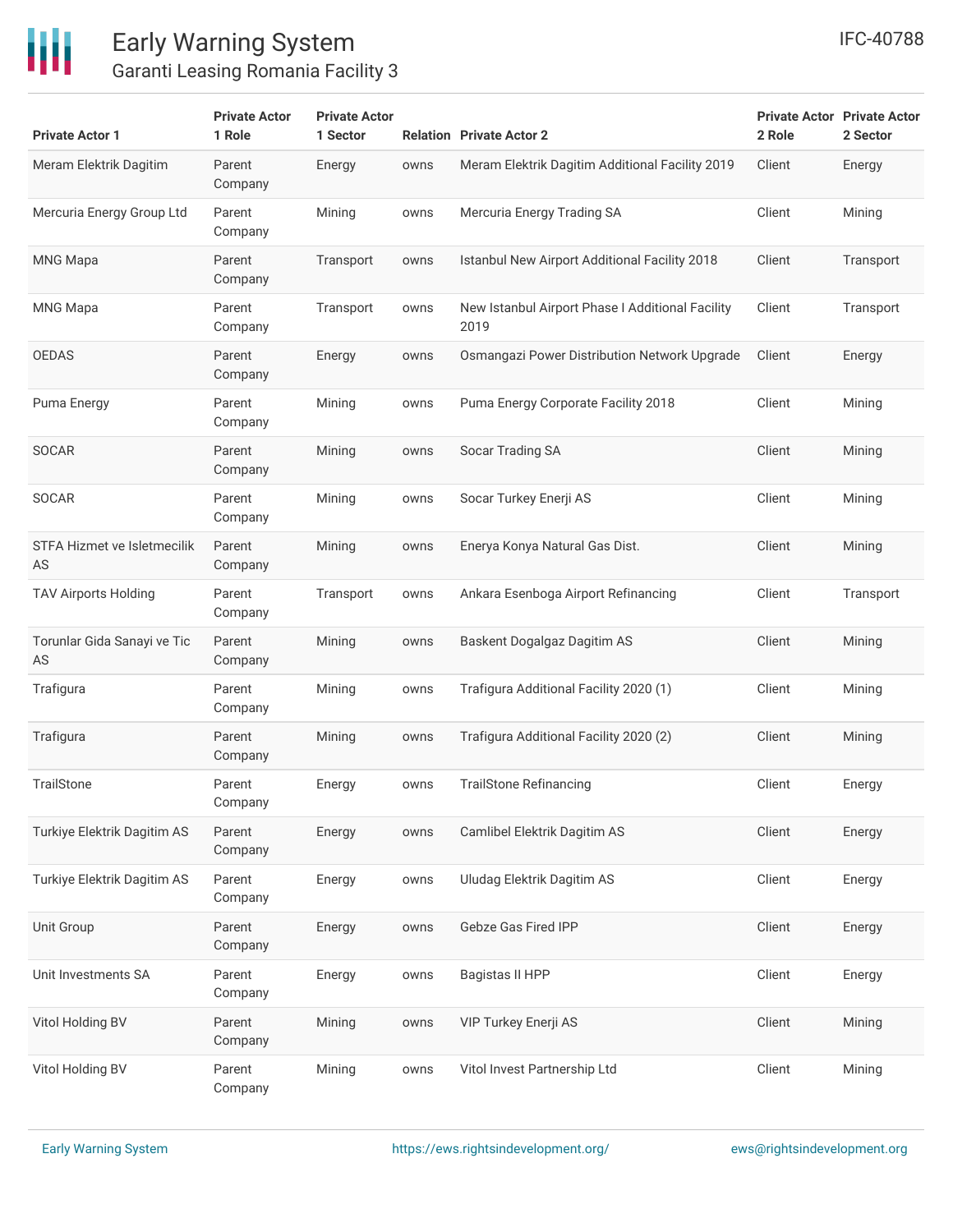

| <b>Private Actor 1</b> | <b>Private Actor</b><br>  Role | <b>Private Actor</b><br>1 Sector | <b>Relation</b> | <b>Private Actor 2</b>         | <b>Private Actor</b><br>2 Role | <b>Private Actor</b><br>2 Sector |
|------------------------|--------------------------------|----------------------------------|-----------------|--------------------------------|--------------------------------|----------------------------------|
| Vitol Holding BV       | Parent Company                 | Mining                           | owns            | Vitol SA                       | Client                         | Mining                           |
| WISD Holding Ltd       | Parent Company                 | Energy                           | owns            | <b>MET Holding AG</b>          | Client                         | Energy                           |
| Yapi Merkezi           | Parent Company                 | Transport                        | owns            | Canakkale Otoyol               | Client                         | Transport                        |
| Zorlu Holding AS       | Parent Company                 | Energy                           | owns            | Zorlu Enerji Elektrik AS       | Client                         | Energy                           |
| Zorlu Holding AS       | Parent Company                 | Energy                           | owns            | Zorlu Ruzgar Enerjisi Elektrik | Client                         | Energy                           |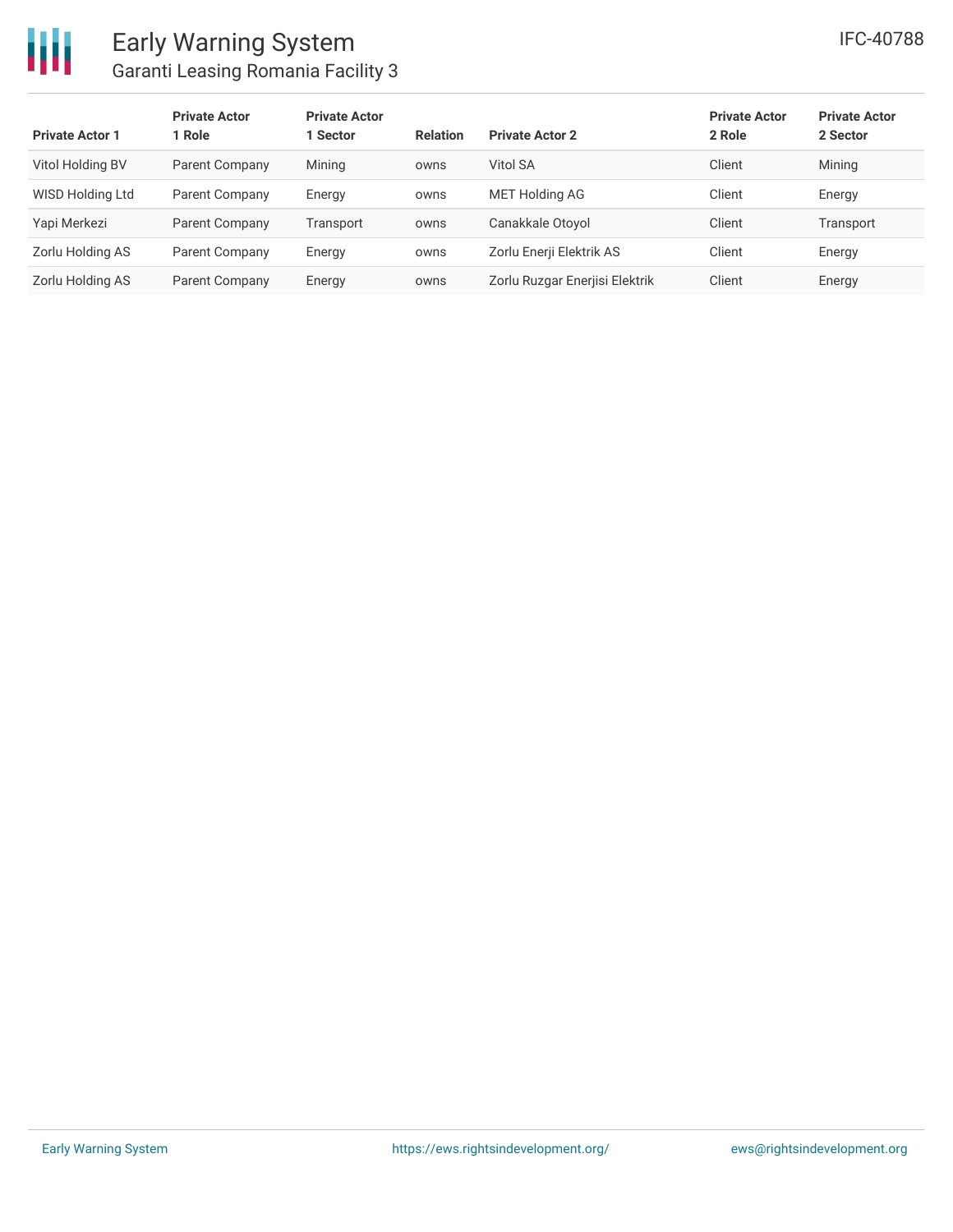

### **Contact Information**

Garanti Leasing Carmen Giosanu Customer Service and Billing Department Manager +40 (21) 387 87 00 Carmen.Giosanu@garanti.ro 5 Fabrica de Glucoza Street - Novo Parc 3, Building F - 020331 Bucharest http://www.garanti.ro/

#### ACCOUNTABILITY MECHANISM OF IFC

The Compliance Advisor Ombudsman (CAO) is the independent complaint mechanism and fact-finding body for people who believe they are likely to be, or have been, adversely affected by an IFC or MIGA- financed project. If you submit a complaint to the CAO, they may assist you in resolving a dispute with the company and/or investigate to assess whether the IFC is following its own policies and procedures for preventing harm to people or the environment. If you want to submit a complaint electronically, you can email the CAO at CAO@worldbankgroup.org. You can learn more about the CAO and how to file a complaint at http://www.cao-ombudsman.org/